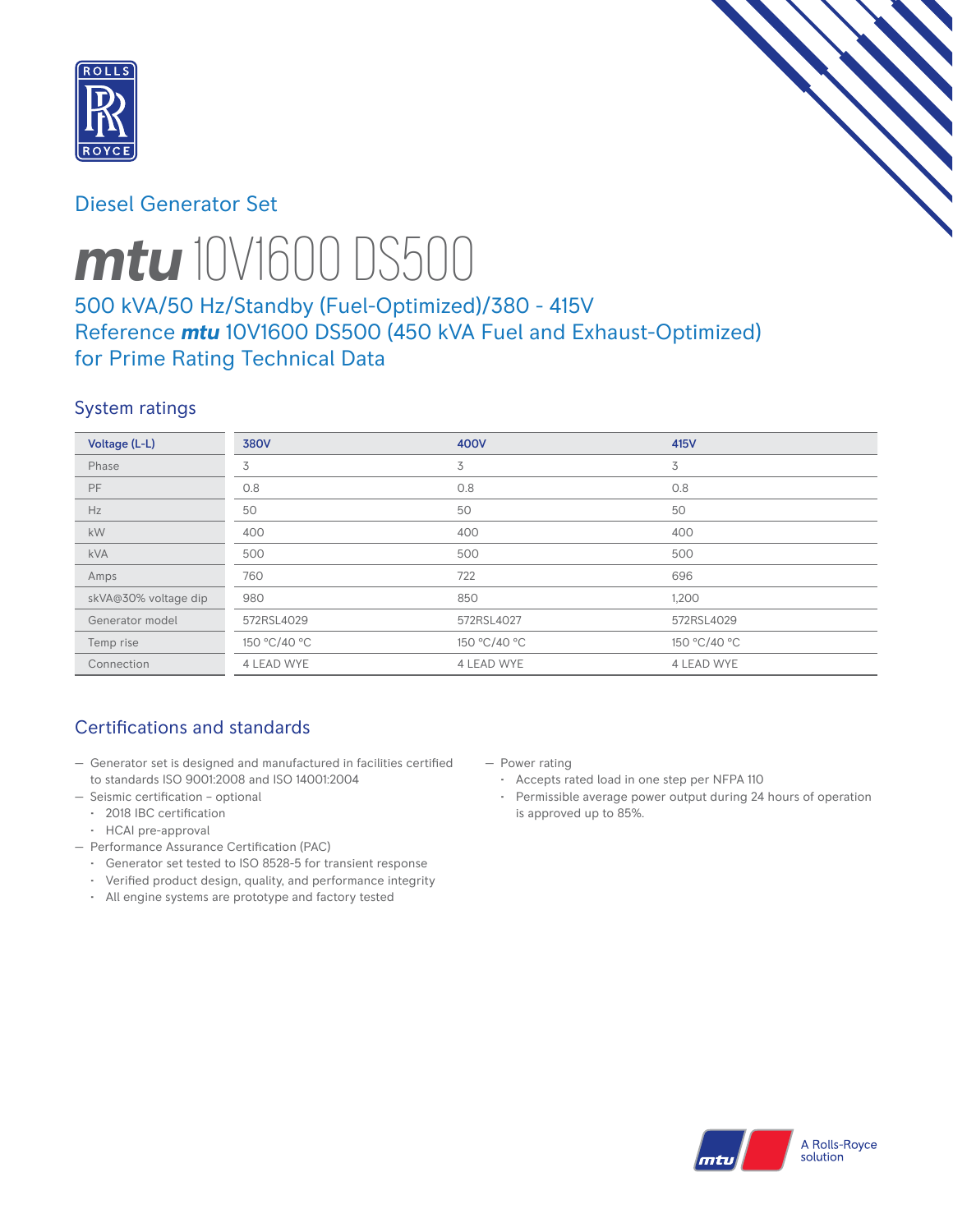## Standard features \*

- Single source supplier
- Global product support
- Two (2) Year/3,000 Hour Basic Limited Warranty
- 10V1600 diesel engine
	- 17.5 liter displacement
	- Common rail fuel injection
	- 4-cycle
- Engine-generator resilient mounted
- Complete range of accessories
- Cooling system
- Integral set-mounted
	- Engine-driven fan

# Standard equipment \*

#### Engine

- Air cleaners
- Oil pump
- Oil drain extension and shut-off valve
- Full flow oil filter
- Closed crankcase ventilation
- Jacket water pump
- Thermostats
- Blower fan and fan drive
- Radiator unit mounted
- Electric starting motor 24V
- Governor electronic isochronous
- Base formed steel
- SAE flywheel and bell housing
- Charging alternator 24V
- Battery box and cables
- Flexible fuel connectors
- Flexible exhaust connection

#### Generator

- NEMA MG1, IEEE, and ANSI standards compliance for temperature rise and motor starting
- Sustained short circuit current of up to 250% of the rated current for up to 10 seconds
- Self-ventilated and drip-proof
- Superior voltage waveform
- Digital, solid state, volts-per-hertz regulator
- Brushless alternator with brushless pilot exciter
- 4 pole, rotating field
- 150 °C maximum standby temperature rise
- 1-bearing, sealed
- Flexible coupling
- Full amortisseur windings
- 125% rotor balancing
- 3-phase voltage sensing
- $\pm$  0.25% voltage regulation no load to full load
- 100% of rated load one step
- 5% maximum total harmonic distortion
- Generator
	- Brushless, rotating field generator
	- 2/3 pitch windings
	- Permanent Magnet Generator (PMG) supply to regulator
- 250% short circuit capability
- Digital control panel(s)
	- UL recognized, CSA certified, NFPA 110
	- Complete system metering
	- LCD display

## Digital control panel(s)

- Digital metering
- Engine parameters
- Generator protection functions
- Engine protection
- CANBus ECU communications
- Windows®-based software
- Multilingual capability
- Communications to remote annunciator
- Programmable input and output contacts
- UL recognized, CSA certified, CE approved
- Event recording
- IP 54 front panel rating with integrated gasket
- NFPA 110 compatible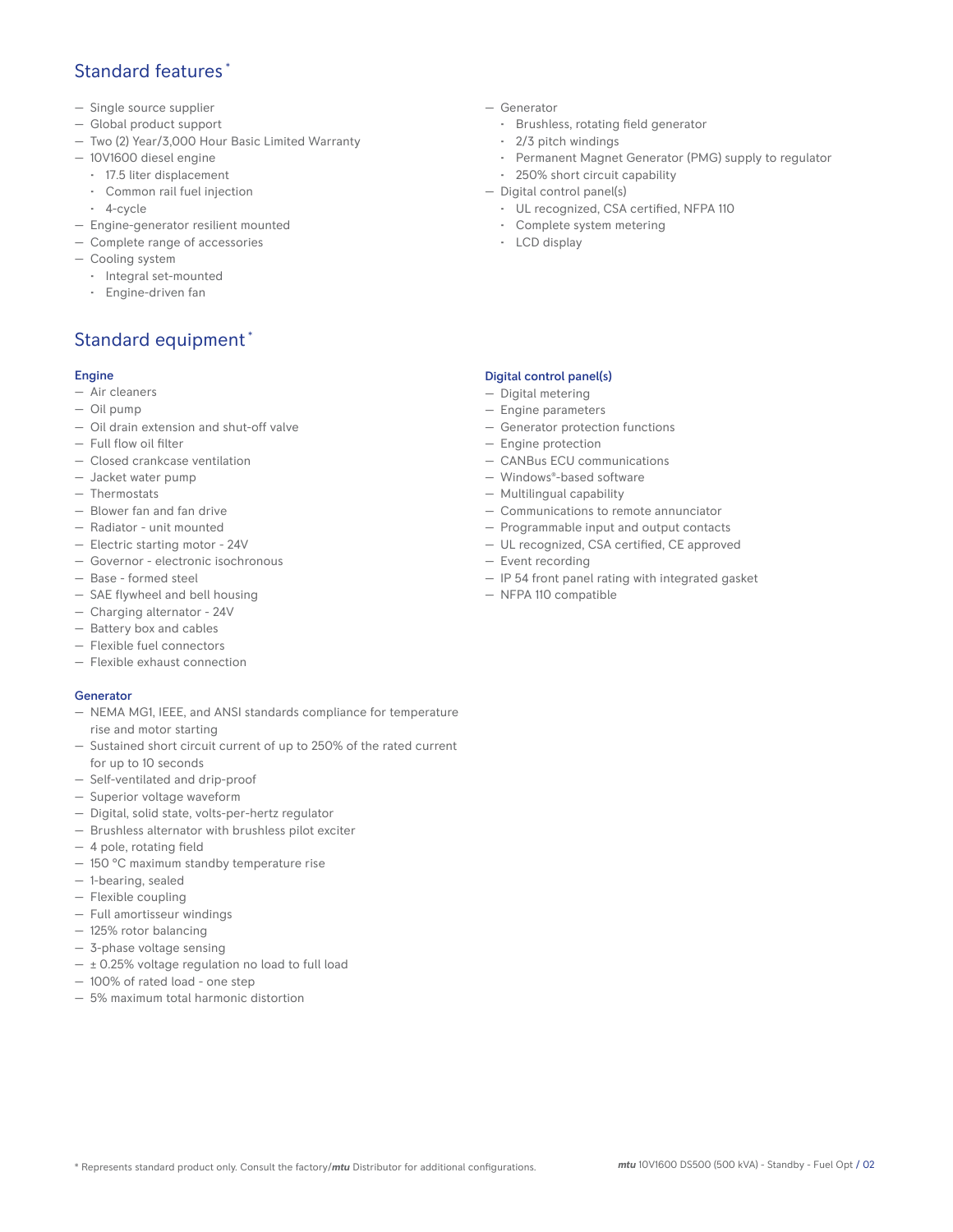# Application data

## Engine

| Manufacturer                | mtu                           |
|-----------------------------|-------------------------------|
| Model                       | 10V1600G70F                   |
| Type                        | 4-cycle                       |
| Arrangement                 | $10-V$                        |
| Displacement: L (cu in)     | 17.5 (1,068)                  |
| Bore: cm (in)               | 12.2(4.8)                     |
| Stroke: cm (in)             | 15(5.91)                      |
| Compression ratio           | 17.5:1                        |
| Rated rpm                   | 1.500                         |
| Engine governor             | electronic isochronous (ADEC) |
| Maximum power: kWm (bhp)    | 448 (601)                     |
| Steady state frequency band | ± 0.25%                       |
| Air cleaner                 | dry                           |
|                             |                               |

## Liquid capacity

| Total oil system: L (gal)             | 61(16)      |  |
|---------------------------------------|-------------|--|
| Engine jacket water capacity: L (gal) | 60 (15.9)   |  |
| System coolant capacity: L (gal)      | 99.3 (26.2) |  |

#### Electrical

| Electric volts DC                                            | 24    |
|--------------------------------------------------------------|-------|
| Cold cranking amps under -17.8 $^{\circ}$ C (O $^{\circ}$ F) | 1.050 |
| Batteries: group size                                        | 4D.   |
| Batteries: quantity                                          |       |
|                                                              |       |

## Fuel system

| Fuel supply connection size    | $-10$ JIC 37 $\degree$ female               |
|--------------------------------|---------------------------------------------|
|                                | M20 x 1.5 male adapter provided             |
| Fuel return connection size    | -6 JIC 37° female                           |
|                                | M <sub>14</sub> x 1.5 male adapter provided |
| Maximum fuel lift: m (ft)      | 5(16)                                       |
| Recommended fuel               | diesel #2                                   |
| Total fuel flow: L/hr (gal/hr) | 340.7 (90)                                  |
|                                |                                             |

#### Fuel consumption

| <b>FUBL CONSUMPTION</b>                                                                          |              |
|--------------------------------------------------------------------------------------------------|--------------|
| At 100% of power rating: L/hr (gal/hr)                                                           | 99.9 (26.4)  |
| At 75% of power rating: L/hr (gal/hr)                                                            | 78 (20.6)    |
| At 50% of power rating: L/hr (gal/hr)                                                            | 56.8(15)     |
|                                                                                                  |              |
| Cooling - radiator system                                                                        |              |
| Ambient capacity of radiator: °C (°F)                                                            | 50 (122)     |
| Maximum restriction of cooling air:                                                              |              |
| intake and discharge side of radiator: kPa (in. H <sub>2</sub> 0)                                | 0.2(0.8)     |
| Water pump capacity: L/min (gpm)                                                                 | 390 (103)    |
| Heat rejection to coolant: kW (BTUM)                                                             | 216 (12,283) |
| Heat rejection to after cooler: kW (BTUM)                                                        | 60 (3,412)   |
| Heat radiated to ambient: kW (BTUM)                                                              | 47.9 (2,724) |
| Fan power: kW (hp)                                                                               | 16.4(22)     |
|                                                                                                  |              |
| Air requirements                                                                                 |              |
| Aspirating: *m <sup>3</sup> /min (SCFM)                                                          | 27 (953)     |
| Air flow required for radiator                                                                   |              |
| cooled unit: *m <sup>3</sup> /min (SCFM)                                                         | 554 (19,564) |
| Remote cooled applications; air flow required for                                                |              |
| dissipation of radiated generator set heat for a                                                 |              |
| maximum of 25 °F rise: *m <sup>3</sup> /min (SCFM)                                               | 165 (5,841)  |
|                                                                                                  |              |
| * Air density = $1.184 \text{ kg/m}^3$ (0.0739 lbm/ft <sup>3</sup> )                             |              |
| <b>Exhaust system</b>                                                                            |              |
|                                                                                                  | 520 (968)    |
| Gas temperature (stack): °C (°F)                                                                 | 75 (2,649)   |
| Gas volume at stack temperature: m <sup>3</sup> /min (CFM)<br>Mayimum allowahle hack pressure at |              |
|                                                                                                  |              |

| $\cup$ as temperature (staen). $\cup$ ( $\top$             | $U - U - U - U - U$ |
|------------------------------------------------------------|---------------------|
| Gas volume at stack temperature: m <sup>3</sup> /min (CFM) | 75 (2,649)          |
| Maximum allowable back pressure at                         |                     |
| outlet of engine, before piping: kPa (in. H.O)             | 8.5(34.1)           |